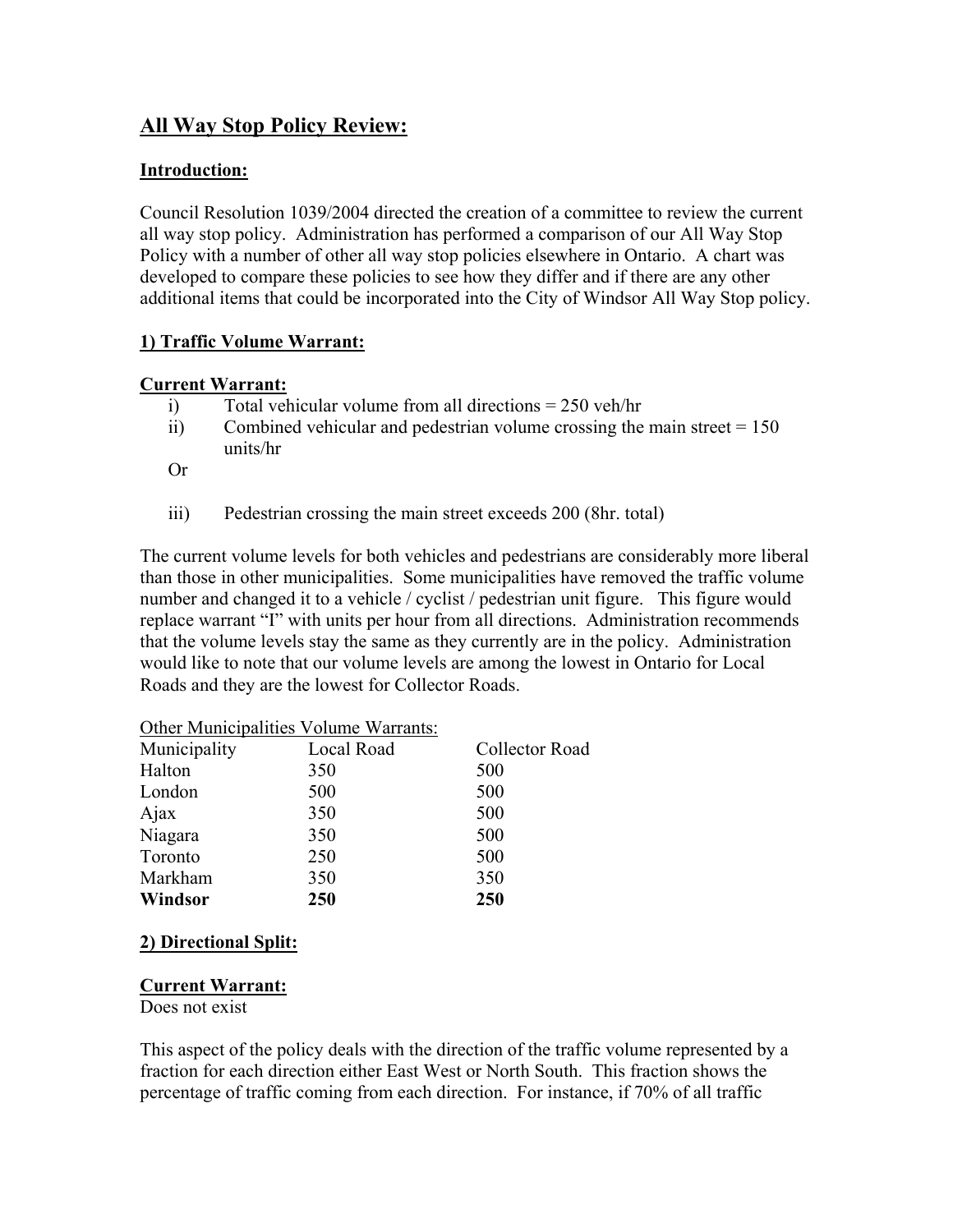through the intersection moves east – west and 30% of traffic is north – south then the split is 70/30. The intention of this is to ensure that the road with the higher traffic gets right of way priority. For instance, if a road that caries 90% of all through traffic intersects another that caries 10% of the total volume, then the delay to the major road is too significant to justify placing all way stop control. It is better to have an all way stop at a location where the intersecting road's volumes are more even. Most municipalities use a minimum directional split of 65/35. Administration is recommending a similar ratio be included in the updated policy.

| Municipality | Directional Split |
|--------------|-------------------|
| Halton       | 70/30             |
| Ajax         | 70/30             |
| Niagara      | 65/35             |
| Kingston     | 65/35             |
| Oshawa       | 60/40             |
| Toronto      | 70/30             |
| Markham      | 65/35             |
| Windsor      | N/A               |

#### Other Municipalities Directional Split Ratios:

## **3) Accidents Per Year:**

#### **Current Warrant:**

An average of 3 accidents per year in the past 3 years preventable by the installation of an all way stop.

The number of accidents per year should be averaged out. Some years there may be more accidents than others and therefore will sway the effect. Most municipalities use an average of 4 accidents in the past 3 years figure. The Ministry of Transportation recommends that an average of 5 accidents per year be used to justify placement of an all way stop. Administration believes that the current use of 3 accidents is adequate and therefore should stay the same in the revised policy.

Other Municipalities Accident Warrant

| Municipality | Average Accidents / Year |
|--------------|--------------------------|
| Halton       |                          |
| London       |                          |
| Ajax         | 4                        |
| Niagara      | 4                        |
| Oshawa       |                          |
| Pickering    | 4                        |
| Cambridge    |                          |
| Windsor      | 3                        |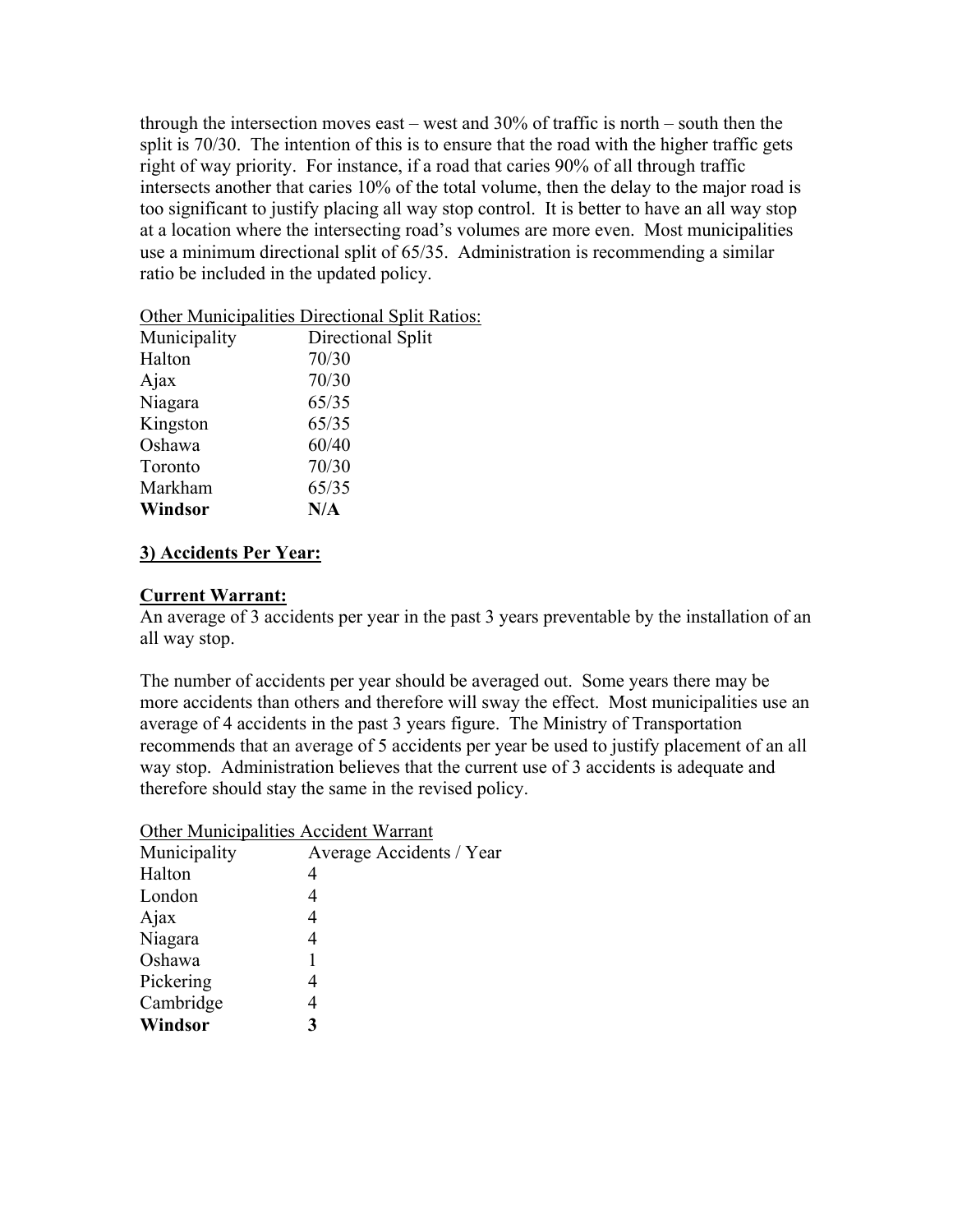## **4) Transit Route / Truck Route**

#### **Current Warrant:**

Does not exist

In progressive municipalities such as Halton, Pickering and Niagara, there is strict control over the placement of all way stops on transit routes and on truck routes. This is done mostly because of the noise, but also because larger vehicles use more fuel when stopping and starting. It is also important to note that unnecessary stopping wastes travel time for buses and trucks. These municipalities do not allow all way stops to be installed on bus routes or truck routes. The only time all way stops would be considered for either would be if the bus or truck route intersected with another bus or truck route, or if two collector roads intersected. Administration recommends that this feature be integrated into the revised all way stop policy.

Other Municipalities With Transit / Truck Route All Way Stop Bans Halton – Total Ban on All Way Stops on Transit Routes and Truck Routes Niagara – Total Ban on All Way Stops on Transit Routes and Truck Routes Pickering – Total Ban on All Way Stops on Transit Routes and Truck Routes

#### Number of All Way Stops on Various Transit Routes in the City of Windsor

Transway  $1C = 9$ Crosstown  $2 = 6$ Central  $3 = 11$ Ottawa  $4 = 13$ Dominion  $5 = 7$ Dougall  $6 = 4$ Walkerville  $8 = 11$ Lauzon  $10 = 11$ Parent  $14 = 3$ Total =  $75$ 

#### **5) Proximity to other Right of Way Controls**

#### **Current City of Windsor Policy:**

Does not exist

A number of municipalities put a minimum distance between all way stop controls. As an example, if there was an all way stop at one end of the block, another could not be installed within a 250 metre radius around that all way stop. This also trains people that want to make certain turning movements to drive to the all way stop instead of short cutting through the neighbourhood to get to another all way stop location. Another goal of this is to limit the number of all way stops in any given neighbourhood to only the locations that absolutely require them. In Windsor's case, there are already a large number of all way stops in close proximity to each other. Administration recommends that this item be included in the All Way Stop Policy.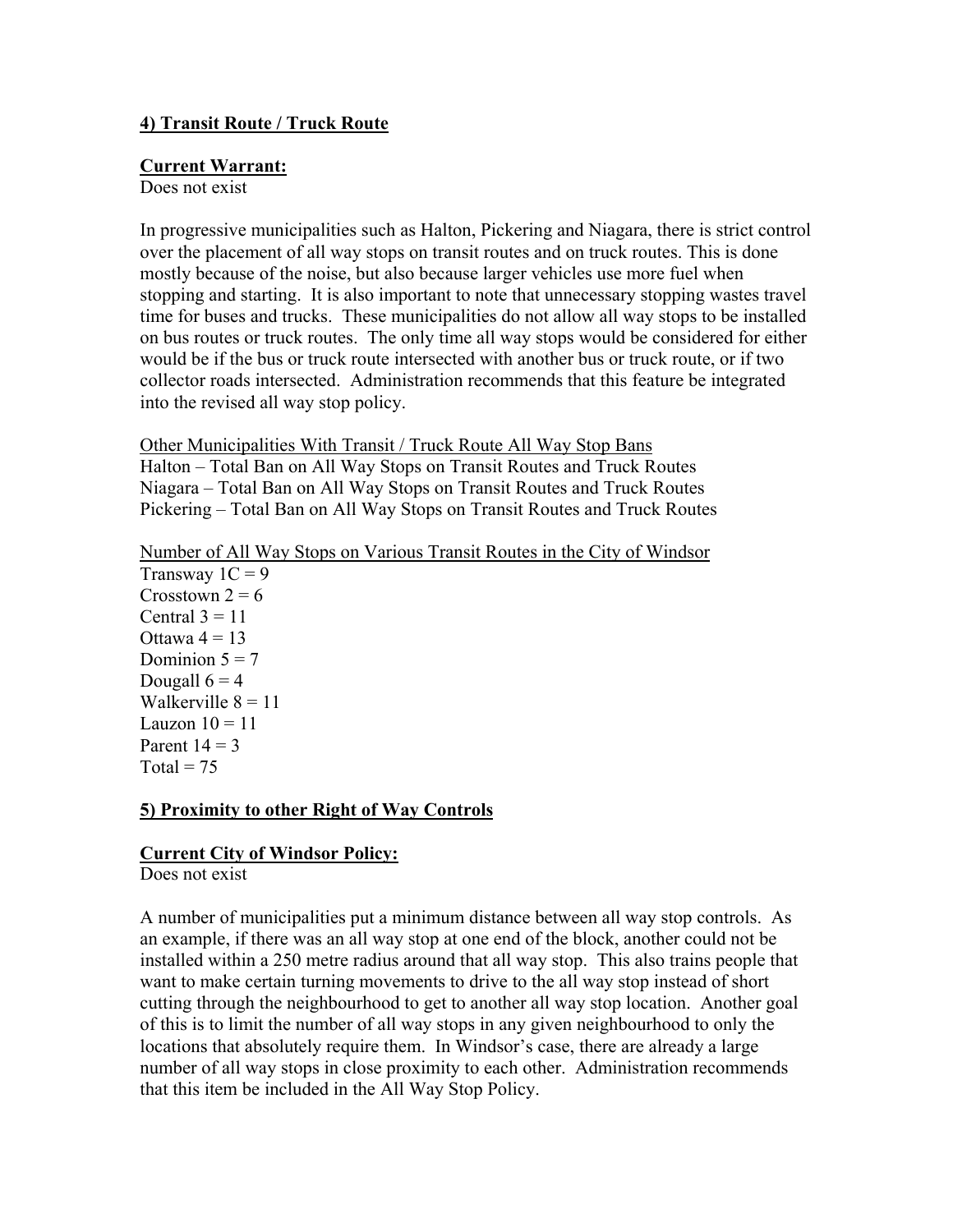| Other Municipalities Limits on the Proximity of other Right of Way Controls:<br>$M_{\rm union}$ |  |
|-------------------------------------------------------------------------------------------------|--|
|                                                                                                 |  |

| Municipality | Distance                  |
|--------------|---------------------------|
| Halton       | $250$ metres $(820$ feet) |
| London       | 250 metres (820 feet)     |
| Ajax         | 250 metres (820 feet)     |
| Niagara      | 250 metres (820 feet)     |
| Kingston     | 250 metres (820 feet)     |
| Pickering    | 250 metres (820 feet)     |
| Windsor      | N/A                       |

## **6) Speed Control**

## **Current City of Windsor Policy:**

Does not exist

A number of all way stop policies, namely those from Halton, London, Niagara and Kingston have a special section of their policy stating that all way stops must not and cannot be used as a speed control measure. In the traffic world, this is an absolute given, but to the lay man, the inclusion of this text in the policy would help to stem the number of all way stop requests that are directly linked to speed issues on roadways. All way stops are for the control of right of way only. Therefore administration recommends that wording be included in the revised policy noting the following:

All way stops are not to be installed for the purposes of speed control.

All way stops increase the street's mean  $(50<sup>th</sup>$  percentile) and operating speeds after implementation (Stoney Creek, ON)

Installation of stops signs anywhere may result in increased noise from the braking and acceleration of vehicles and can therefore reduce the quality of life near them. Unnecessary all way stops waste time and fuel and increase the amount of air pollution in the neighbourhood they are installed in.

Other municipalities that note in their policy that all way stops are not to be used for speed control:

Halton London Niagara Kingston Oshawa Pickering Cambridge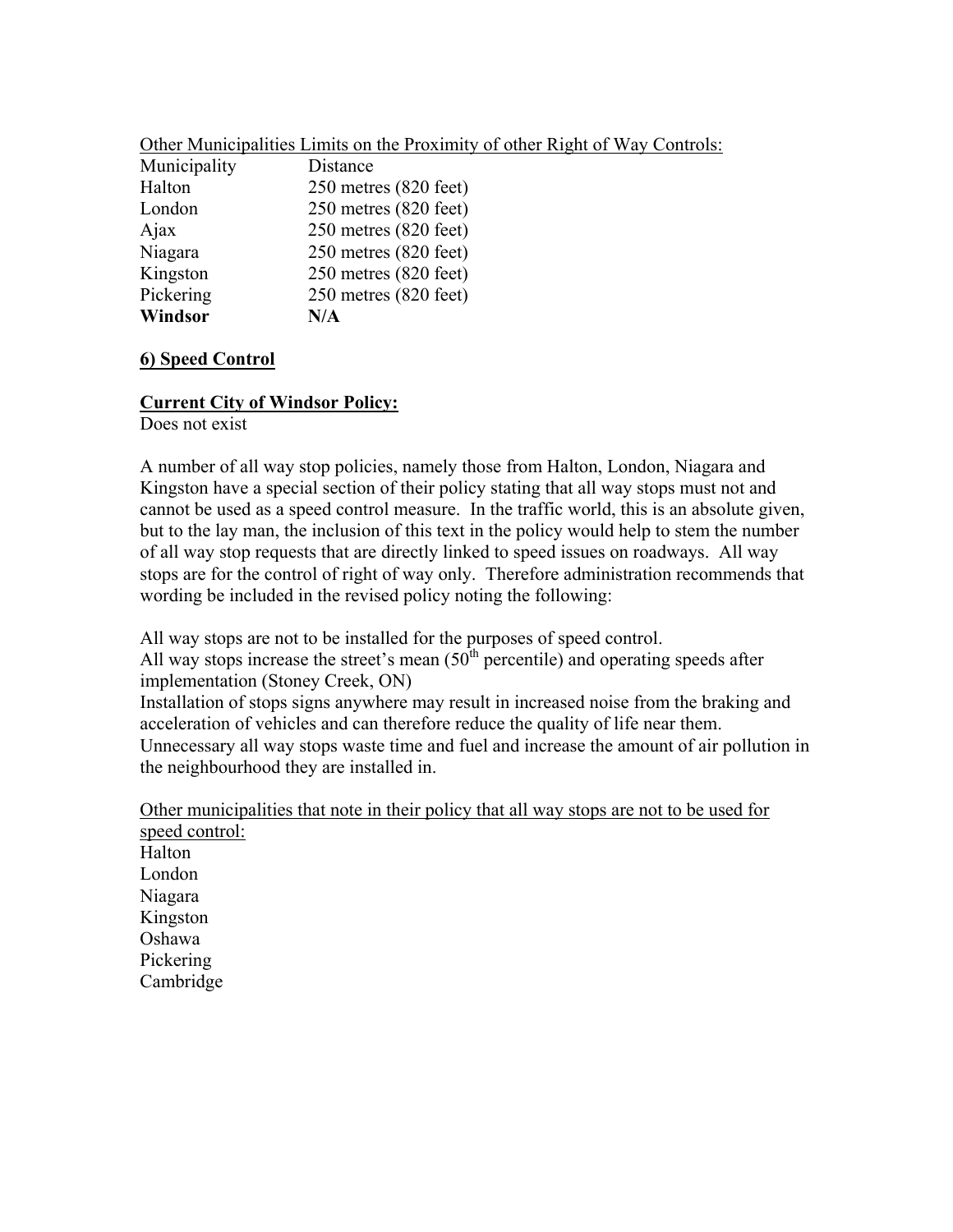## **7) Authority to Approve All Way Stop Requests:**

All way stop installations should be studied from a technical basis only. Other municipalities have recognized the political ramifications of these all way stop requests and have created special committees to handle them. The City of London currently employs a "Transportation Committee" of Council to perform the review and decision making process for these installations. Administration recommends that a similar committee of council be created to deal with All Way Stop installations in the City.

Because all way stops have become so much more of a political issue, Administration recommends that all way stop requests be handled through a transportation sub committee that can convene every three months to handle the requests for all way stops and to present the findings of all way stop studies. This will help to free council of the time burden regarding these requests and will help to limit to political volatility surrounding these requests.

Currently, the public canvases neighbourhoods to get petition support for an all way stop. Administration studies the need for the all way stops and reports to council with the findings. Administration recommends that the steps to which these requests are brought forward to administration be changed. We recommend that concerns about specific intersections are brought to a new transportation sub committee and that committee will determine if it is needed to direct administration to study the issue. The results would then be brought back to the transportation sub committee and they would decide on whether to place an all way stop at the location based on the policy process and whether the intersection meets the warrants.

## Other Municipalities With Transportation Committees: London Markham

## **8) Environmental Concerns:**

Unwarranted all way stops considerably increase air and noise pollution in a municipality. It is important to recognize that air quality and noise can adversely affect the enjoyment of properties surrounding all way stops. Below is some information regarding the environmental affects of all way stops.

A study performed in 1991 in the City of Toronto "… determined that removing 480 (unwarranted) stop signs would save nine million litres of gasoline and eliminate 21,000 tones of air pollutants, producing a 5.5 percent reduction in emissions by the year 2005."

Annual overall gasoline consumption and fuel costs associated with traffic at all way stop-signs are substantial: the additional gasoline consumed from one stop sign on a typical collector road is 25 litres per day. Ministry of Municipal Affairs and Housing